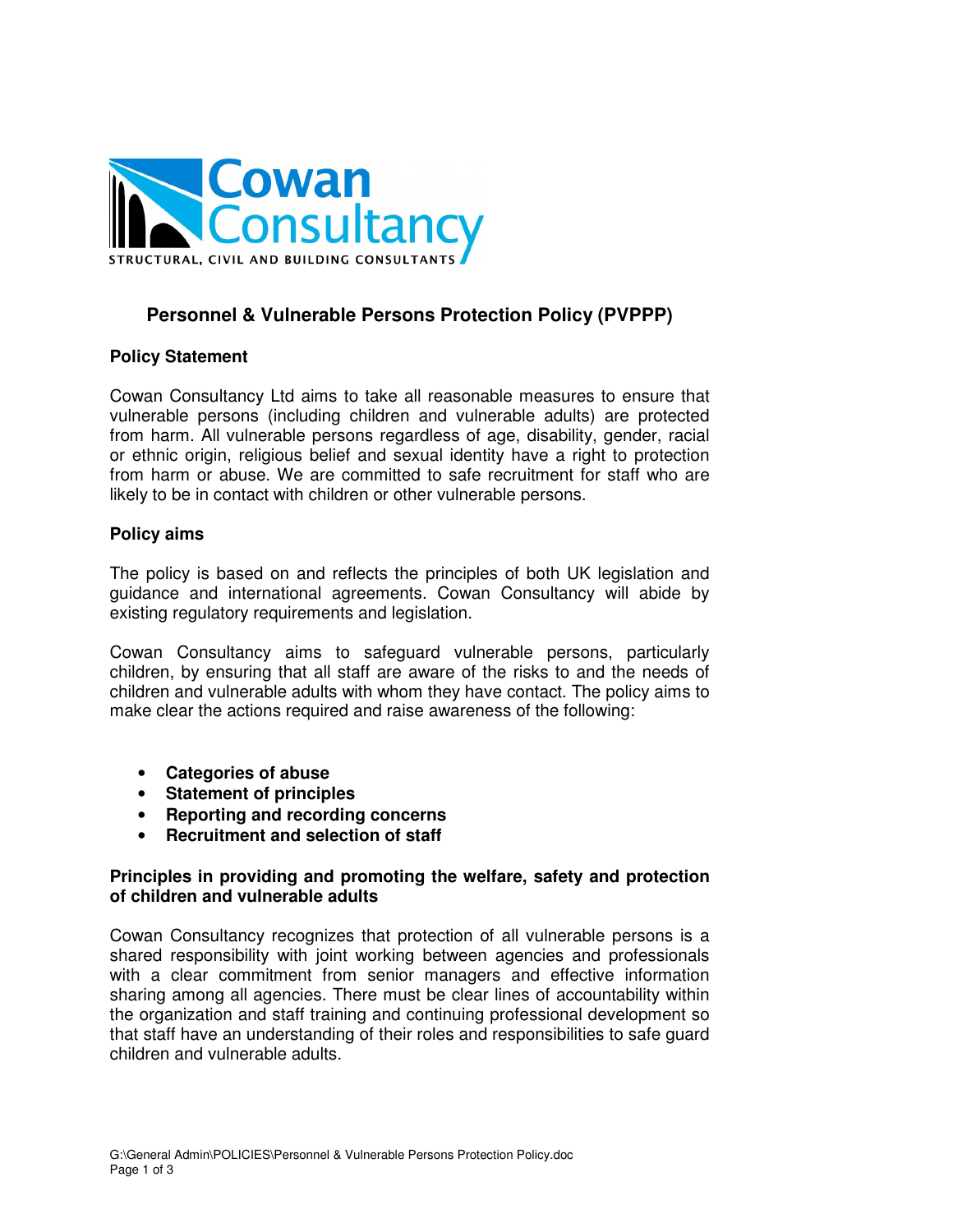These principles include:

- Treating children and vulnerable adults with dignity and respect
- Raising awareness of good practice in protecting children and vulnerable adults from harm
- Establishing effective and open procedures in responding to accidents, complaints or concerns so that they can be shared and dealt with promptly. All incidents should be reported to the Designated Officer or Managing Director and recorded
- Adopting and applying safe recruitment practices for all staff

## **Recruitment and selection of staff**

Cowan Consultancy follows guidelines to promote good practice in recruitment and selection of staff.

- By ensuring that all staff who come into contact with children and vulnerable adults undergo an enhanced Criminal Records Bureau check (CRB) prior to starting work. The original copy has to be checked. All documents provided such as birth or marriage certificates must be original documents.
- All potential staff will be required to provide references and be interviewed. Certificates of qualification will be required; references will be followed up.
- All staff will be required to read the appropriate documents related to child abuse and attend training sessions as necessary.

### **Measures to safeguard children and vulnerable groups**

Staff will

- take all reasonable steps to protect children and vulnerable adults from hazards
- take appropriate action if an accident occurs. The normal accident recording and reporting procedure applies as set out in the Site H&S manual
- strictly observe the guidelines within the policy
- take all reasonable steps to prevent abuse
- report any incident or suspicion of abuse

Staff should try to ensure that they are not alone with children. This is as much as to protect the member of staff as the child/adult.

It is important that staff do not engage in behaviour which could be misinterpreted.